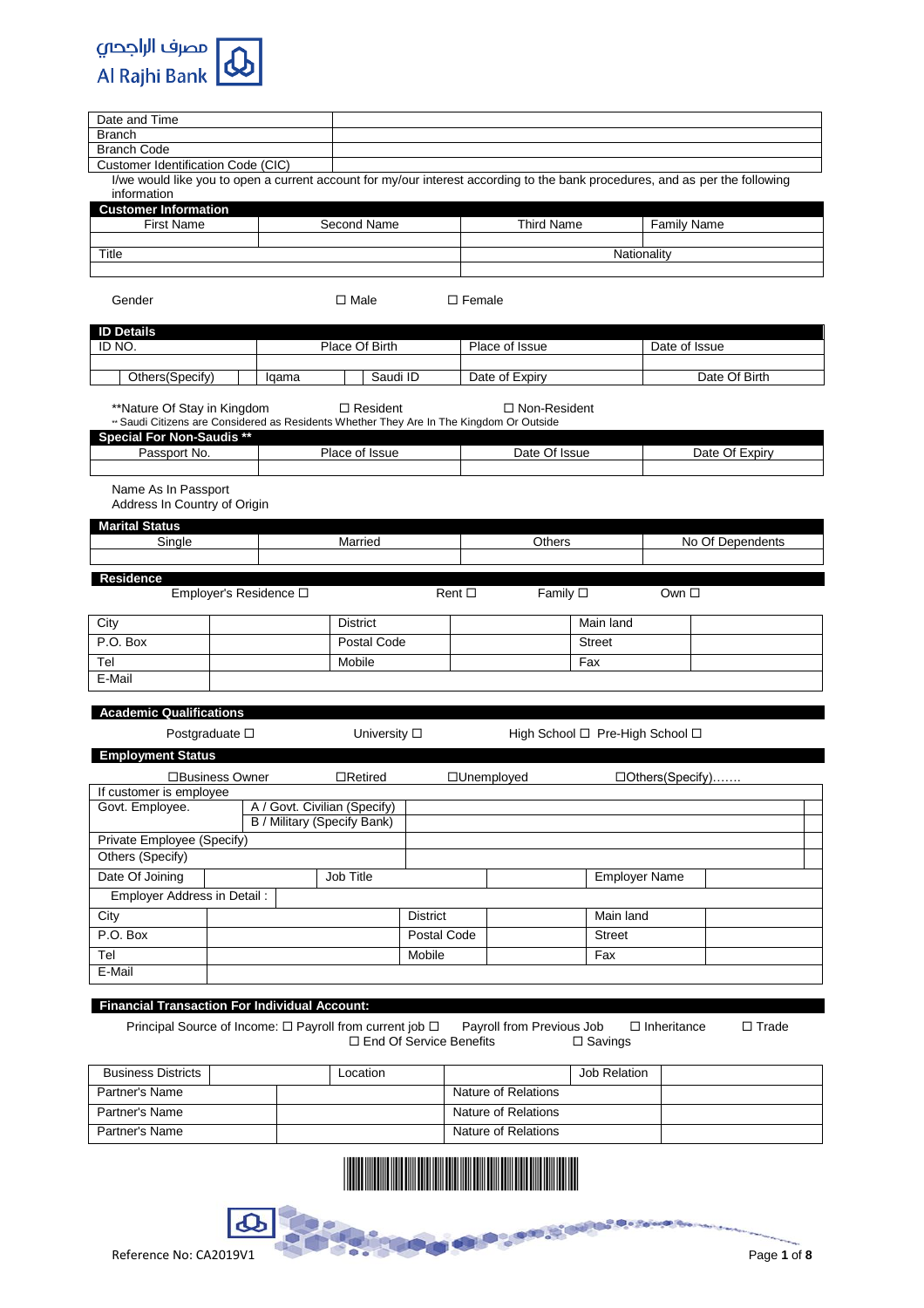

| Investment 1                                                                                                                                                                                                                                                                                                                                                                                                                                                                                                                                                                                                                                                                                                                                                                                                                                                                                                                                                                                                                                     |                                                                                                               |                           |                   |                  |                                                                                                                                                                                                                                                                                                                                                                   |  |  |  |  |
|--------------------------------------------------------------------------------------------------------------------------------------------------------------------------------------------------------------------------------------------------------------------------------------------------------------------------------------------------------------------------------------------------------------------------------------------------------------------------------------------------------------------------------------------------------------------------------------------------------------------------------------------------------------------------------------------------------------------------------------------------------------------------------------------------------------------------------------------------------------------------------------------------------------------------------------------------------------------------------------------------------------------------------------------------|---------------------------------------------------------------------------------------------------------------|---------------------------|-------------------|------------------|-------------------------------------------------------------------------------------------------------------------------------------------------------------------------------------------------------------------------------------------------------------------------------------------------------------------------------------------------------------------|--|--|--|--|
| Company                                                                                                                                                                                                                                                                                                                                                                                                                                                                                                                                                                                                                                                                                                                                                                                                                                                                                                                                                                                                                                          |                                                                                                               | Place                     |                   |                  |                                                                                                                                                                                                                                                                                                                                                                   |  |  |  |  |
| Capital                                                                                                                                                                                                                                                                                                                                                                                                                                                                                                                                                                                                                                                                                                                                                                                                                                                                                                                                                                                                                                          |                                                                                                               |                           | Description       |                  |                                                                                                                                                                                                                                                                                                                                                                   |  |  |  |  |
| Investment 2                                                                                                                                                                                                                                                                                                                                                                                                                                                                                                                                                                                                                                                                                                                                                                                                                                                                                                                                                                                                                                     |                                                                                                               |                           |                   |                  |                                                                                                                                                                                                                                                                                                                                                                   |  |  |  |  |
| Company                                                                                                                                                                                                                                                                                                                                                                                                                                                                                                                                                                                                                                                                                                                                                                                                                                                                                                                                                                                                                                          |                                                                                                               | Place                     |                   |                  |                                                                                                                                                                                                                                                                                                                                                                   |  |  |  |  |
| Capital                                                                                                                                                                                                                                                                                                                                                                                                                                                                                                                                                                                                                                                                                                                                                                                                                                                                                                                                                                                                                                          |                                                                                                               |                           | Description       |                  |                                                                                                                                                                                                                                                                                                                                                                   |  |  |  |  |
| Main Reason For Account Opening                                                                                                                                                                                                                                                                                                                                                                                                                                                                                                                                                                                                                                                                                                                                                                                                                                                                                                                                                                                                                  |                                                                                                               | $\Box$ Personal           | $\Box$ Payroll    |                  | □ Others(Specify)                                                                                                                                                                                                                                                                                                                                                 |  |  |  |  |
| Type of Transactions Execution from Account<br>Others(Specify)                                                                                                                                                                                                                                                                                                                                                                                                                                                                                                                                                                                                                                                                                                                                                                                                                                                                                                                                                                                   |                                                                                                               |                           |                   |                  |                                                                                                                                                                                                                                                                                                                                                                   |  |  |  |  |
| Expected average balance per month                                                                                                                                                                                                                                                                                                                                                                                                                                                                                                                                                                                                                                                                                                                                                                                                                                                                                                                                                                                                               |                                                                                                               |                           |                   |                  |                                                                                                                                                                                                                                                                                                                                                                   |  |  |  |  |
| Expected maximum amount of one transaction to be performed per<br>month                                                                                                                                                                                                                                                                                                                                                                                                                                                                                                                                                                                                                                                                                                                                                                                                                                                                                                                                                                          |                                                                                                               |                           |                   |                  |                                                                                                                                                                                                                                                                                                                                                                   |  |  |  |  |
| Expected maximum amount of one transfer per month                                                                                                                                                                                                                                                                                                                                                                                                                                                                                                                                                                                                                                                                                                                                                                                                                                                                                                                                                                                                |                                                                                                               |                           |                   |                  |                                                                                                                                                                                                                                                                                                                                                                   |  |  |  |  |
| Expected maximum number of transactions from / to A/C per month                                                                                                                                                                                                                                                                                                                                                                                                                                                                                                                                                                                                                                                                                                                                                                                                                                                                                                                                                                                  |                                                                                                               |                           |                   |                  |                                                                                                                                                                                                                                                                                                                                                                   |  |  |  |  |
| Expected maximum Foreign transfer incoming/outgoing per month                                                                                                                                                                                                                                                                                                                                                                                                                                                                                                                                                                                                                                                                                                                                                                                                                                                                                                                                                                                    |                                                                                                               |                           |                   |                  |                                                                                                                                                                                                                                                                                                                                                                   |  |  |  |  |
| Channels to be Used                                                                                                                                                                                                                                                                                                                                                                                                                                                                                                                                                                                                                                                                                                                                                                                                                                                                                                                                                                                                                              |                                                                                                               |                           |                   |                  |                                                                                                                                                                                                                                                                                                                                                                   |  |  |  |  |
| <b>Customer Identification Code (CIC)</b><br><b>Account Number</b>                                                                                                                                                                                                                                                                                                                                                                                                                                                                                                                                                                                                                                                                                                                                                                                                                                                                                                                                                                               |                                                                                                               |                           |                   |                  |                                                                                                                                                                                                                                                                                                                                                                   |  |  |  |  |
|                                                                                                                                                                                                                                                                                                                                                                                                                                                                                                                                                                                                                                                                                                                                                                                                                                                                                                                                                                                                                                                  |                                                                                                               |                           |                   |                  |                                                                                                                                                                                                                                                                                                                                                                   |  |  |  |  |
| <b>Customer Name</b>                                                                                                                                                                                                                                                                                                                                                                                                                                                                                                                                                                                                                                                                                                                                                                                                                                                                                                                                                                                                                             |                                                                                                               |                           |                   |                  |                                                                                                                                                                                                                                                                                                                                                                   |  |  |  |  |
|                                                                                                                                                                                                                                                                                                                                                                                                                                                                                                                                                                                                                                                                                                                                                                                                                                                                                                                                                                                                                                                  |                                                                                                               |                           |                   |                  |                                                                                                                                                                                                                                                                                                                                                                   |  |  |  |  |
| A/C Type                                                                                                                                                                                                                                                                                                                                                                                                                                                                                                                                                                                                                                                                                                                                                                                                                                                                                                                                                                                                                                         | $\Box$ Joint                                                                                                  |                           | $\Box$ Individual |                  |                                                                                                                                                                                                                                                                                                                                                                   |  |  |  |  |
| <b>Juridical Status</b><br>A/C Sub Category                                                                                                                                                                                                                                                                                                                                                                                                                                                                                                                                                                                                                                                                                                                                                                                                                                                                                                                                                                                                      |                                                                                                               |                           |                   |                  |                                                                                                                                                                                                                                                                                                                                                                   |  |  |  |  |
| A/C Currency                                                                                                                                                                                                                                                                                                                                                                                                                                                                                                                                                                                                                                                                                                                                                                                                                                                                                                                                                                                                                                     |                                                                                                               |                           |                   |                  |                                                                                                                                                                                                                                                                                                                                                                   |  |  |  |  |
| <b>Statement of Frequency</b>                                                                                                                                                                                                                                                                                                                                                                                                                                                                                                                                                                                                                                                                                                                                                                                                                                                                                                                                                                                                                    | $\Box$ Not Required                                                                                           | $\Box$ On Request         | $\Box$ Annually   | $\Box$ Quarterly | $\square$ Monthly                                                                                                                                                                                                                                                                                                                                                 |  |  |  |  |
|                                                                                                                                                                                                                                                                                                                                                                                                                                                                                                                                                                                                                                                                                                                                                                                                                                                                                                                                                                                                                                                  |                                                                                                               |                           |                   |                  |                                                                                                                                                                                                                                                                                                                                                                   |  |  |  |  |
| <b>Preferred Language</b><br>$\Box$ Arbic<br><b>Correspondence Address</b><br>$\Box$ English<br>$\square$ Work<br>$\Box$ Home                                                                                                                                                                                                                                                                                                                                                                                                                                                                                                                                                                                                                                                                                                                                                                                                                                                                                                                    |                                                                                                               |                           |                   |                  |                                                                                                                                                                                                                                                                                                                                                                   |  |  |  |  |
|                                                                                                                                                                                                                                                                                                                                                                                                                                                                                                                                                                                                                                                                                                                                                                                                                                                                                                                                                                                                                                                  |                                                                                                               |                           |                   |                  |                                                                                                                                                                                                                                                                                                                                                                   |  |  |  |  |
| A/Cs with Al-Rajhi and/or with other Banks                                                                                                                                                                                                                                                                                                                                                                                                                                                                                                                                                                                                                                                                                                                                                                                                                                                                                                                                                                                                       |                                                                                                               |                           |                   |                  |                                                                                                                                                                                                                                                                                                                                                                   |  |  |  |  |
| <b>Branch Name</b>                                                                                                                                                                                                                                                                                                                                                                                                                                                                                                                                                                                                                                                                                                                                                                                                                                                                                                                                                                                                                               | <b>Bank Name</b>                                                                                              |                           |                   | A/C NO           | Type of A/C                                                                                                                                                                                                                                                                                                                                                       |  |  |  |  |
|                                                                                                                                                                                                                                                                                                                                                                                                                                                                                                                                                                                                                                                                                                                                                                                                                                                                                                                                                                                                                                                  |                                                                                                               |                           |                   |                  |                                                                                                                                                                                                                                                                                                                                                                   |  |  |  |  |
| The bank has the right to close the accounts and e-channel services subject to the following conditions:<br>government agencies provided they take approval of the Ministry of Finance.<br>reserves the right to close the account if the balance remained zero for 4 years consecutively, provided there is no<br>obligation to account for the benefit of the bank or third party. The bank will send a month notice to the customer to<br>take necessary action and keep the notice for records.<br>the bank cannot verify the relationship or the type of transaction, the money/balance will be returned to the source,<br>and the account will be closed. In case the transactions are of suspicious nature or violating (money laundering,<br>terrorism) the regulatory requirements, the bank shall take necessary action.<br>checks, ATM card and any refundable products. The bank with then destroy all these documents in front of the customer provided<br>there is no obligation on the customer.<br>** Details for joint Accounts | If there is no deposit for 90 consecutive days from the date of opening of the account; with the exception of |                           |                   |                  | If the customer opened a new account with initial deposit and the balance gradually decreased upto zero, the bank<br>In the event of using the account for any purpose other than stated in the form at the time of account opening and<br>If the customer decides to close his account with the bank, he needs to give request in writing along with the un used |  |  |  |  |
| <b>Number of Partners</b><br><b>Account Name</b>                                                                                                                                                                                                                                                                                                                                                                                                                                                                                                                                                                                                                                                                                                                                                                                                                                                                                                                                                                                                 |                                                                                                               |                           |                   |                  |                                                                                                                                                                                                                                                                                                                                                                   |  |  |  |  |
| Signature by<br>$\Box$ All partners                                                                                                                                                                                                                                                                                                                                                                                                                                                                                                                                                                                                                                                                                                                                                                                                                                                                                                                                                                                                              |                                                                                                               | $\Box$ Delegated partners |                   |                  | □ Any Partners                                                                                                                                                                                                                                                                                                                                                    |  |  |  |  |
| <b>Partners / Owners 1</b>                                                                                                                                                                                                                                                                                                                                                                                                                                                                                                                                                                                                                                                                                                                                                                                                                                                                                                                                                                                                                       |                                                                                                               |                           |                   |                  |                                                                                                                                                                                                                                                                                                                                                                   |  |  |  |  |
| Name                                                                                                                                                                                                                                                                                                                                                                                                                                                                                                                                                                                                                                                                                                                                                                                                                                                                                                                                                                                                                                             | Date of Birth                                                                                                 | Place of birth            |                   | relation         | <b>ID Type</b>                                                                                                                                                                                                                                                                                                                                                    |  |  |  |  |
| <b>ID Number</b>                                                                                                                                                                                                                                                                                                                                                                                                                                                                                                                                                                                                                                                                                                                                                                                                                                                                                                                                                                                                                                 | <b>Issue Place</b>                                                                                            |                           | Issue Date        |                  | <b>Expiry Date</b>                                                                                                                                                                                                                                                                                                                                                |  |  |  |  |
|                                                                                                                                                                                                                                                                                                                                                                                                                                                                                                                                                                                                                                                                                                                                                                                                                                                                                                                                                                                                                                                  |                                                                                                               |                           |                   |                  |                                                                                                                                                                                                                                                                                                                                                                   |  |  |  |  |
| Partners / Owners 2<br>Name                                                                                                                                                                                                                                                                                                                                                                                                                                                                                                                                                                                                                                                                                                                                                                                                                                                                                                                                                                                                                      | Date of Birth                                                                                                 | Place of birth            |                   | relation         | <b>ID Type</b>                                                                                                                                                                                                                                                                                                                                                    |  |  |  |  |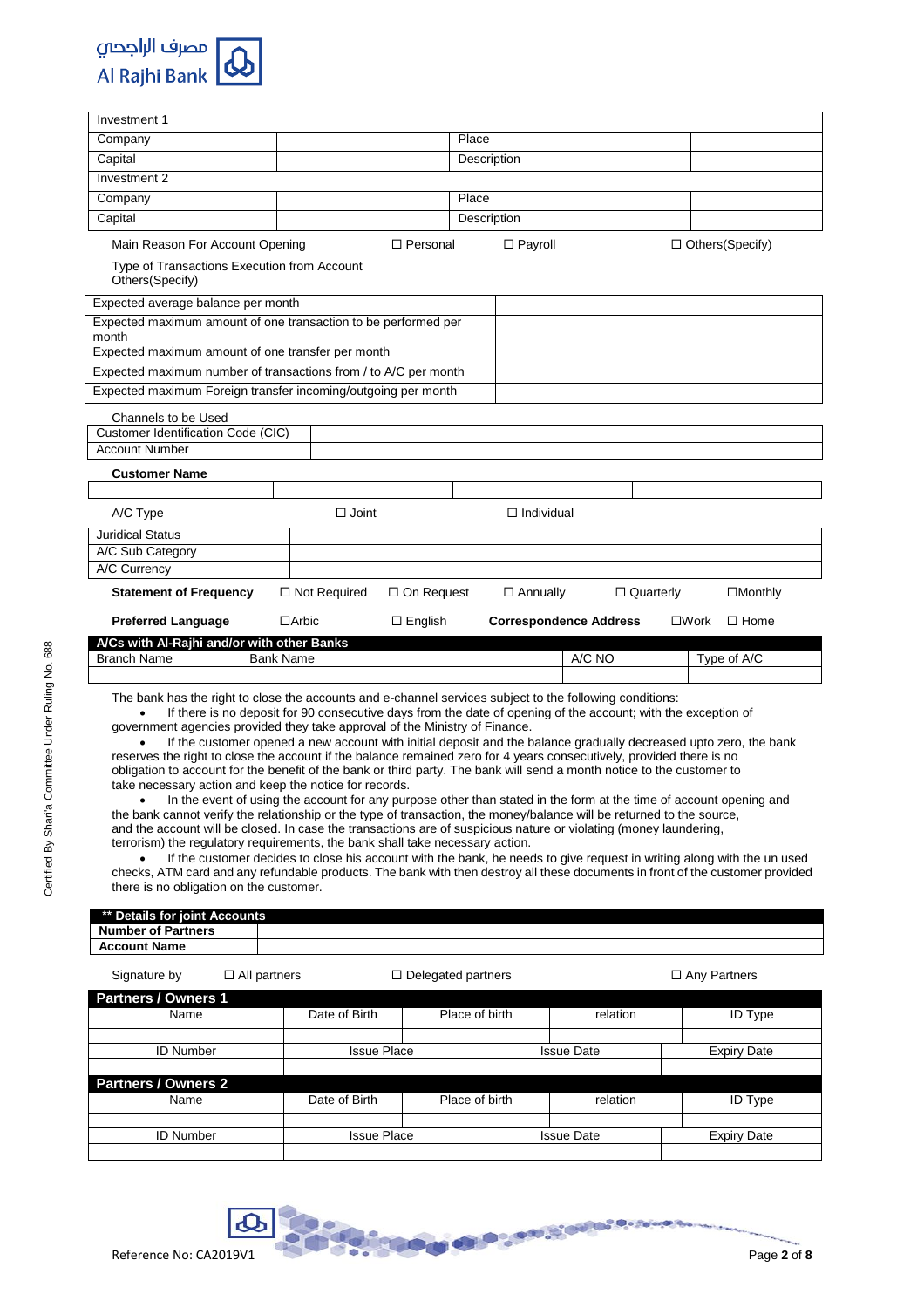

| <b>Authorized to Operate Account 1</b> |                   |                    |                        |                         |
|----------------------------------------|-------------------|--------------------|------------------------|-------------------------|
| Name                                   | Date of Birth     | <b>Birth Place</b> | <b>ID Type</b>         | <b>Issue Place</b>      |
|                                        |                   |                    |                        |                         |
| <b>ID Number</b>                       | <b>Issue Date</b> | <b>Expiry Date</b> | <b>Delegation Date</b> | <b>Cancelation Date</b> |
|                                        |                   |                    |                        |                         |
| <b>Authorized to Operate Account 2</b> |                   |                    |                        |                         |
| Name                                   | Date of Birth     | <b>Birth Place</b> | <b>ID Type</b>         | <b>Issue Place</b>      |
|                                        |                   |                    |                        |                         |
| <b>ID Number</b>                       | <b>Issue Date</b> | <b>Expiry Date</b> | <b>Delegation Date</b> | <b>Cancelation Date</b> |
|                                        |                   |                    |                        |                         |
|                                        |                   |                    |                        |                         |

## **Information for Special Cases**

 $\Box$ Acquaintance for Women  $\Box$  Guardian for trustee for the incapacitated person  $\Box$  Acquaintance for illiterate & blind  $\Box$  Saudi ID  $\Box$  Igama  $\Box$  CR/License  $\Box$  Other (Specify) □ Other (Specify)

| <b>First Name</b>        |  |        | Second Name       |                       | <b>Third Name</b>  |               | <b>Family Name</b> |
|--------------------------|--|--------|-------------------|-----------------------|--------------------|---------------|--------------------|
|                          |  |        |                   |                       |                    |               |                    |
| Nationality              |  |        | <b>Birth Date</b> |                       | <b>Birth Place</b> |               | ID issue place     |
|                          |  |        |                   |                       |                    |               |                    |
| <b>ID</b> issue Date     |  |        |                   | <b>ID Expiry Date</b> | <b>ID Number</b>   |               |                    |
|                          |  |        |                   |                       |                    |               |                    |
| <b>Employers Details</b> |  |        |                   |                       | Job Title          |               |                    |
|                          |  |        |                   |                       |                    |               |                    |
| City                     |  |        | <b>District</b>   |                       |                    |               | Main land          |
| P.O. Box                 |  |        | Postal Code       |                       |                    | <b>Street</b> |                    |
| Tel                      |  | Mobile |                   |                       |                    | Fax           |                    |
| Email                    |  |        |                   |                       |                    |               |                    |

I acknowledge that the customer understands and approve on the conditions and provisions which special for opening account form.

## **Signature of (Acquaintance/Guardian)**

\*\* Independent Application to be filed each A/C partner & All Applications should be kept in one file under one A/C name and number (as per agreement between partners)

# **Foreign Account Tax Compliance Act (FATCA) Definitions**

**US Resident -** US resident is a US citizen or other person with residency (Green Card or substantial Presence) regardless of where physically resident

**Green Card holder -** A person with permanent residence status in the USA.

**Born in the USA -** a person born in the USA is considered a "US Citizen" – by birth or naturalization, unless the person has formally renounced citizenship

**Substantial Presence Test -** You will be considered a United States resident for tax purposes if you meet the substantial presence test for the calendar year. To meet this test, you must be physically present in the United States (U.S.) on at least:

- 31 days during the current year, and
- 183 days during the 3-year period that includes the current year and the 2 years immediately before that, counting:
	- $\triangleright$  All the days you were present in the current year, and
	- $\geq$  1/3 of the days you were present in the first year before the current year, and
		- 1/6 of the days you were present in the second year before the current year

# **Common Reporting Standard (CRS) Definitions**

**Tax Residency** - Your tax residency is the country where you are resident/registered for tax purposes. Each country has its own rules for defining tax residence. For more information on tax residence, please consult your tax advisor or the information at the OECD automatic exchange portal (http://www.oecd.org )

**Tax Information Number** - A Taxpayer Identification / Information Number (TIN) is a unique combination of letters and/or numbers assigned to you. Some countries do not issue a TIN, but may rely on other issued numbers such as social security/insurance numbers or company registration numbers for entities. You may need to provide these if requested. The OECD has published a list of the acceptable [Taxpayer Identification Number \(TIN\) formats](http://www.oecd.org/tax/automatic-exchange/crs-implementation-and-assistance/tax-identification-numbers/) and their alternatives.

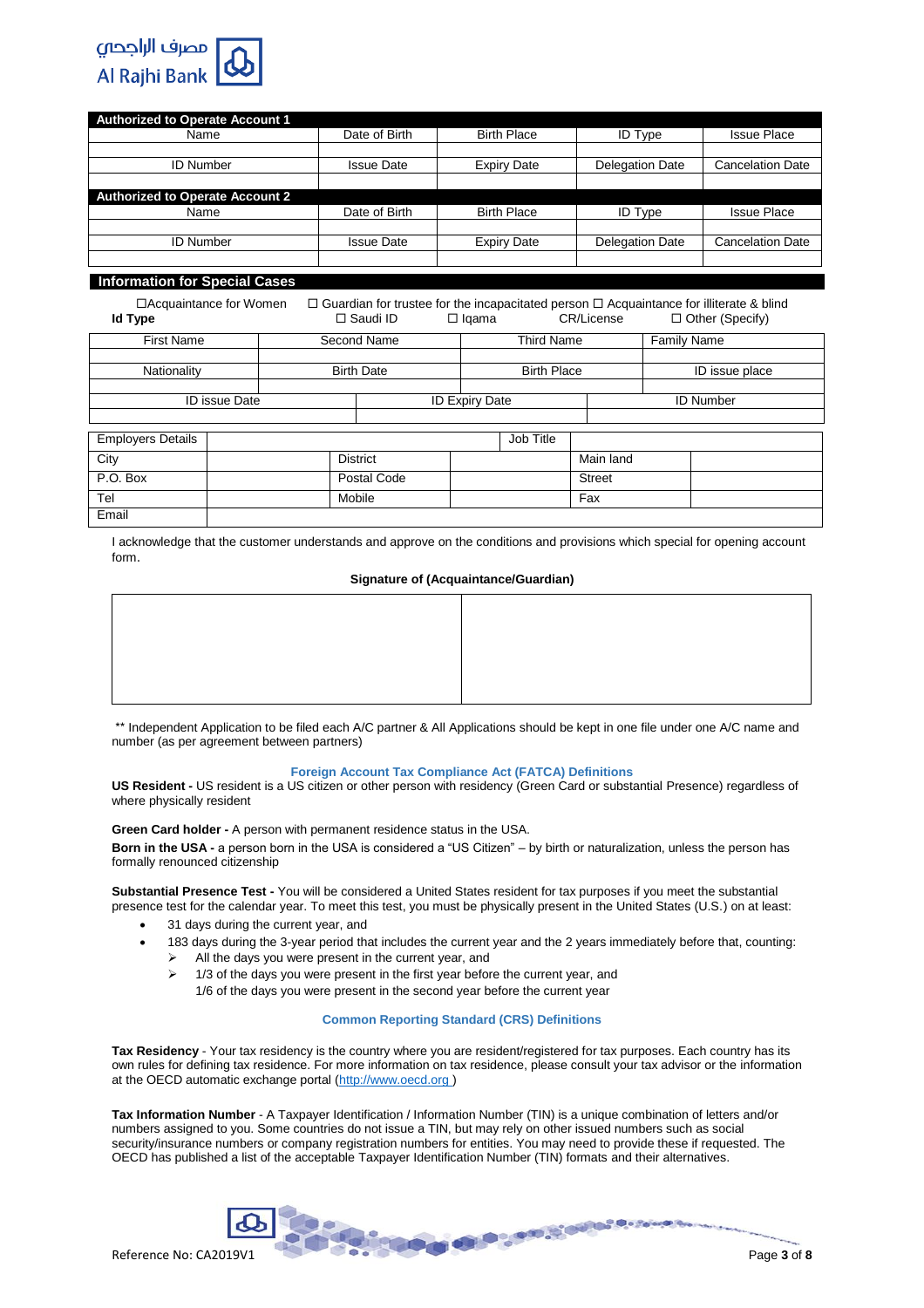

| Title                                                                                                                                                                    | Mr. $\square$ |        | Mrs. $\Box$ |   |            |                 | Miss $\Box$ |   | Other $\square$ |
|--------------------------------------------------------------------------------------------------------------------------------------------------------------------------|---------------|--------|-------------|---|------------|-----------------|-------------|---|-----------------|
| Customer Full Name in Arabic (First/Middle/Last):                                                                                                                        |               |        |             |   |            |                 |             |   |                 |
| Customer Full Name in English:<br>(First/Middle/Last):                                                                                                                   |               |        |             |   |            |                 |             |   |                 |
| Date of Birth (Gregorian/Western)                                                                                                                                        | D             | $\Box$ | M           | M | Y          |                 | Y           | Y | Y               |
| Town or City of Birth:                                                                                                                                                   |               |        |             |   |            |                 |             |   |                 |
| Country of Birth:                                                                                                                                                        |               |        |             |   |            |                 |             |   |                 |
| Current Residence Address - (National address)                                                                                                                           |               |        |             |   |            |                 |             |   |                 |
| <b>Building Number</b>                                                                                                                                                   |               |        |             |   |            |                 |             |   |                 |
| <b>Street Name</b>                                                                                                                                                       |               |        |             |   |            |                 |             |   |                 |
| <b>District</b>                                                                                                                                                          |               |        |             |   |            |                 |             |   |                 |
| City                                                                                                                                                                     |               |        |             |   |            |                 |             |   |                 |
| Postal Code and Additional Number (if any)                                                                                                                               |               |        |             |   |            |                 |             |   |                 |
| Country                                                                                                                                                                  |               |        |             |   |            |                 |             |   |                 |
| <b>Mailing Address</b><br>(if different from the Current Residence)' to be included                                                                                      |               |        |             |   |            |                 |             |   |                 |
| <b>Building Number</b>                                                                                                                                                   |               |        |             |   |            |                 |             |   |                 |
| <b>Street Name</b>                                                                                                                                                       |               |        |             |   |            |                 |             |   |                 |
| <b>District</b>                                                                                                                                                          |               |        |             |   |            |                 |             |   |                 |
| City                                                                                                                                                                     |               |        |             |   |            |                 |             |   |                 |
| Postal Code and Additional Number (if any)                                                                                                                               |               |        |             |   |            |                 |             |   |                 |
| Country                                                                                                                                                                  |               |        |             |   |            |                 |             |   |                 |
| Are you a Tax Resident of any country or countries<br>outside of Saudi Arabia? (by selecting 'No', I confirm that<br>Saudi Arabia is my sole residency for tax purposes) |               |        |             |   | Yes $\Box$ | No <sub>1</sub> |             |   |                 |
| If Yes, please complete section B                                                                                                                                        |               |        |             |   |            |                 |             |   |                 |

|    | Section B - Tax Residency Information                                                                                                                                                                                         |                                                                         |                                                                                                                                     |  |  |  |  |  |  |  |  |
|----|-------------------------------------------------------------------------------------------------------------------------------------------------------------------------------------------------------------------------------|-------------------------------------------------------------------------|-------------------------------------------------------------------------------------------------------------------------------------|--|--|--|--|--|--|--|--|
|    | Please specify your Country (ies)/Jurisdiction(s) of Residence for Tax Purposes including Taxpayer Identification number.<br>If you are a Tax Resident of the United States of America (USA), please also complete Section C) |                                                                         |                                                                                                                                     |  |  |  |  |  |  |  |  |
|    |                                                                                                                                                                                                                               |                                                                         |                                                                                                                                     |  |  |  |  |  |  |  |  |
|    | <b>Country/jurisdiction</b> (Abbreviations are not<br>Allowed)                                                                                                                                                                | <b>Taxpayer Identification Number</b><br>(TIN) or Functional Equivalent | *If no TIN available enter Reason A, B or C                                                                                         |  |  |  |  |  |  |  |  |
|    |                                                                                                                                                                                                                               |                                                                         |                                                                                                                                     |  |  |  |  |  |  |  |  |
| 2  |                                                                                                                                                                                                                               |                                                                         |                                                                                                                                     |  |  |  |  |  |  |  |  |
| 3  |                                                                                                                                                                                                                               |                                                                         |                                                                                                                                     |  |  |  |  |  |  |  |  |
|    | *If TIN is not available please choose one of the following reasons:                                                                                                                                                          |                                                                         |                                                                                                                                     |  |  |  |  |  |  |  |  |
| А. | The country/jurisdiction where the Account Holder is resident does not issue TINs to its residents                                                                                                                            |                                                                         |                                                                                                                                     |  |  |  |  |  |  |  |  |
| В. |                                                                                                                                                                                                                               |                                                                         | The Account Holder is otherwise unable to obtain a TIN or equivalent number (Please explain why you are unable to obtain a TIN if   |  |  |  |  |  |  |  |  |
|    | you have selected this reason):                                                                                                                                                                                               |                                                                         |                                                                                                                                     |  |  |  |  |  |  |  |  |
|    |                                                                                                                                                                                                                               |                                                                         |                                                                                                                                     |  |  |  |  |  |  |  |  |
|    |                                                                                                                                                                                                                               |                                                                         | No TIN is required. (Note. Only select this reason if the domestic law of the relevant jurisdiction does not require the collection |  |  |  |  |  |  |  |  |
|    | of the TIN issued by such jurisdiction)                                                                                                                                                                                       |                                                                         |                                                                                                                                     |  |  |  |  |  |  |  |  |
|    |                                                                                                                                                                                                                               |                                                                         |                                                                                                                                     |  |  |  |  |  |  |  |  |

# **Section C – USA Tax Residents**

If you are a USA Tax Resident, please provide one of the following TINs. A US TIN can be one of the following:

1. A Social Security Number (SSN), or

2. An Individual Taxpayer Identification Number (ITIN)

Please provide your TIN in one of the lines provided below:

| <b>SSN</b> |  |  |  |  |  |  |
|------------|--|--|--|--|--|--|
| 177181<br> |  |  |  |  |  |  |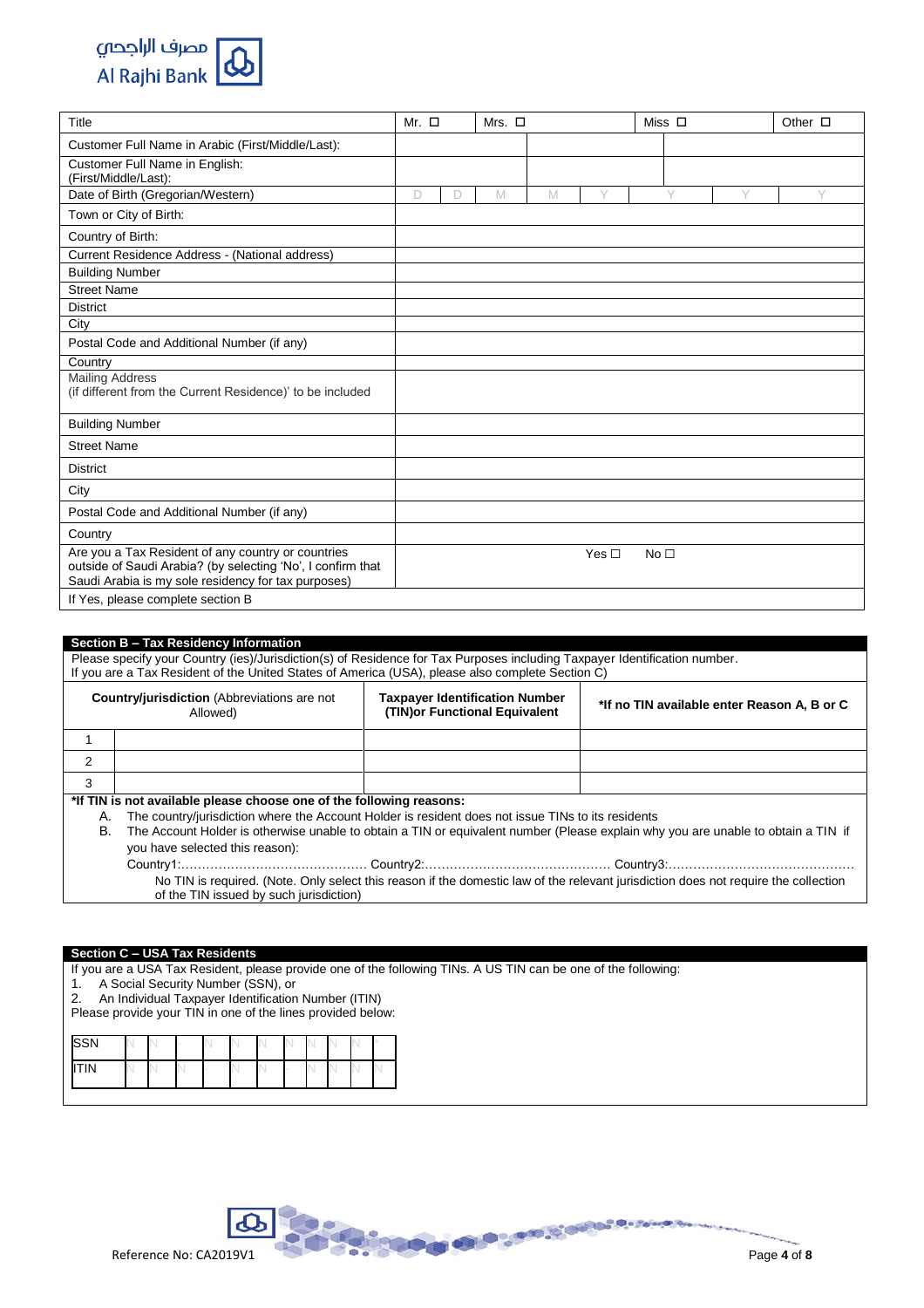

# **Section D –Declaration and Signature**

*I declare that all the particulars and information provided herein, are true, correct, complete and up-to-date in all respects and I have not* withheld any information and I acknowledge that Al Rajhi Bank (Bank) will rely on the information provided in this form until notice in writing *satisfactory to the Bank of its revocation and by submission of an updated Self-Certification & Declaration Form is received by the Bank, within 30 days where any change in circumstances occurs.*

*I hereby undertake to inform the Bank of any change in information / circumstances provided, and to furnish to the Bank any changes/amendments taking place in future with reference to the documents submitted by me/us as and when such changes/amendments occur.*

*I undertake to inform the Bank if I am away from my own country of residence for any period that may impact the United States Substantial Presence Test as herein defined, or the presence test related to any other countries I am tax residents in.*

*I confirm and accept that should any withholding, tax, other impositions or other governmental dues related to me become payable to domestic or overseas regulators or tax authorities, all payments made to me shall be net of any such taxes etc.. Al Rajhi Bank assumes no liability in this regard.*

*I waive the Bank of its duty of confidentiality and grant Al Rajhi Bank the liberty to make available, as and when required by law/authorities, to the Courts, regulatory/or other authorities of Saudi Arabia or my country of residence or the country in whose currency this account will be maintained or routed, or to any other regulator/tax authority or other authorities in domestic and other jurisdictions, any information relating to my account, without any prior consent from me.*

*Any information / documents provided by you or your authorized representative in relation to this self-certification form shall only be disclosed to the relevant authorities for the purpose of compliance with FATCA and / or CRS requirements.*

# Name of Signatory in Arabic

|             |   |   |  |  | <b>Capacity of Signatory:</b><br>(Please tick 1 box only) |   |
|-------------|---|---|--|--|-----------------------------------------------------------|---|
| <b>Date</b> |   |   |  |  | <b>Account Holder</b>                                     |   |
|             |   |   |  |  | Power of Attorney                                         | □ |
|             |   |   |  |  | Guardian                                                  |   |
|             | M | M |  |  | Other (Please specify below)                              |   |

## **Opening Bank Account Terms and Conditions (Current Account)**

## **Opening Current Account Terms and Conditions**

1. Al Rajhi Banking and Investment Corporation (Company) shall be responsible for opening a current account for its customers, in which it shall record all its credit or debit amounts, either in cash or transfer of any kind.

2. The Company may use the amounts recorded in such account, with a guarantee to pay the same upon request. The customer is not entitled to receive interests for such amounts as being prohibited under Sharia laws. 3. The dealing in the mentioned account shall be only by the customer him/herself or by his/her representative, and shall notify the Company in

writing

4. The customer authorizes the Company without referring to the customer to credit his/her account by the cheques or money deposited by him/herself or others in his/her account.

5. The customer is committed to keep his/her checkbooks issued by the Company and to notify the Company if they were lost, and to cooperate with the Company to give any information on how to keep it, and to return it in case of closing his/her account as per his/her request or his/her authorized representative's request or by the Company if the account remained without balance for four months after notifying the customer in writing.

6. The customer agreed to provide the Company with specimens of his/her signature, a signature of his/her representative; such specimens shall be considered legal and approved for all operations on the account.

7. The customer authorized and requested the Company to accept and pay all cheques, promissory notes and all payment orders drawn by the customer to the Company by him/her self or his/her representative. If the account was debit, the Company may execute the directives issued thereto regarding this account provided such directives are signed by the customer or his/her authorized signatory, and he shall be indebted to the company for all debit balance.

8. The Company may, without pursuing the customer, merge or consolidate the balances of the customer's opened accounts by any currency in any branch or centre of Company branches and centers to meet any obligations of the customer towards the Company, and set-off or transfer any amounts the customer is entitled to from the Company to pay such obligations arising from any account. In addition, the Company may debit the customer's account all the due from him/her against guarantees, bills, checks, payment orders or any other negotiable documents or sent by him/her for collection either in SAR, other currencies or in precious metals of the same due kind or other kinds; in addition to making any necessary replacement by the current price at the time of replacement. ARB may stop withdrawals from any account opened by the customer's name at any time and demand the customer to repay any payable debit balance immediately irrespective of any insurance or guarantees of the customer against its obligations towards ARB.

9. The Company may take from the customer a determined fee as declared in Company branches and/or electronic channels against the available services.

10. The customer agrees to link his/her mobile number registered in the current account opening form with OTP notification service and all Al Rajhi Bank electronic channels along with approving the transactions and requests linked to the customer number.

11. The customer discharges ARB from any liability for the period taken to deliver SMSs (obligatory – optional – automatic) or OTP notification service since sending them is controlled by various operators inside and outside the Kingdom.

12. The customer acknowledges that the mobile number shown in the current account opening form is registered in the customer's name, and possessed and used only by the customer; and that ARB will send SMSs, OTPs and other financial notifications to the registered number, whenever necessary. The customer acknowledges that he/she shall be fully responsible for maintaining and modifying the registered number via the ATM in cases of loss alteration or failure to use such number for whatsoever reason.

13. The customer discharges ARB for any damage or loss arising out of using the mobile number registered in the current account opening form by any person other than the customer, or using the number to access accounts other than the customer's accounts.

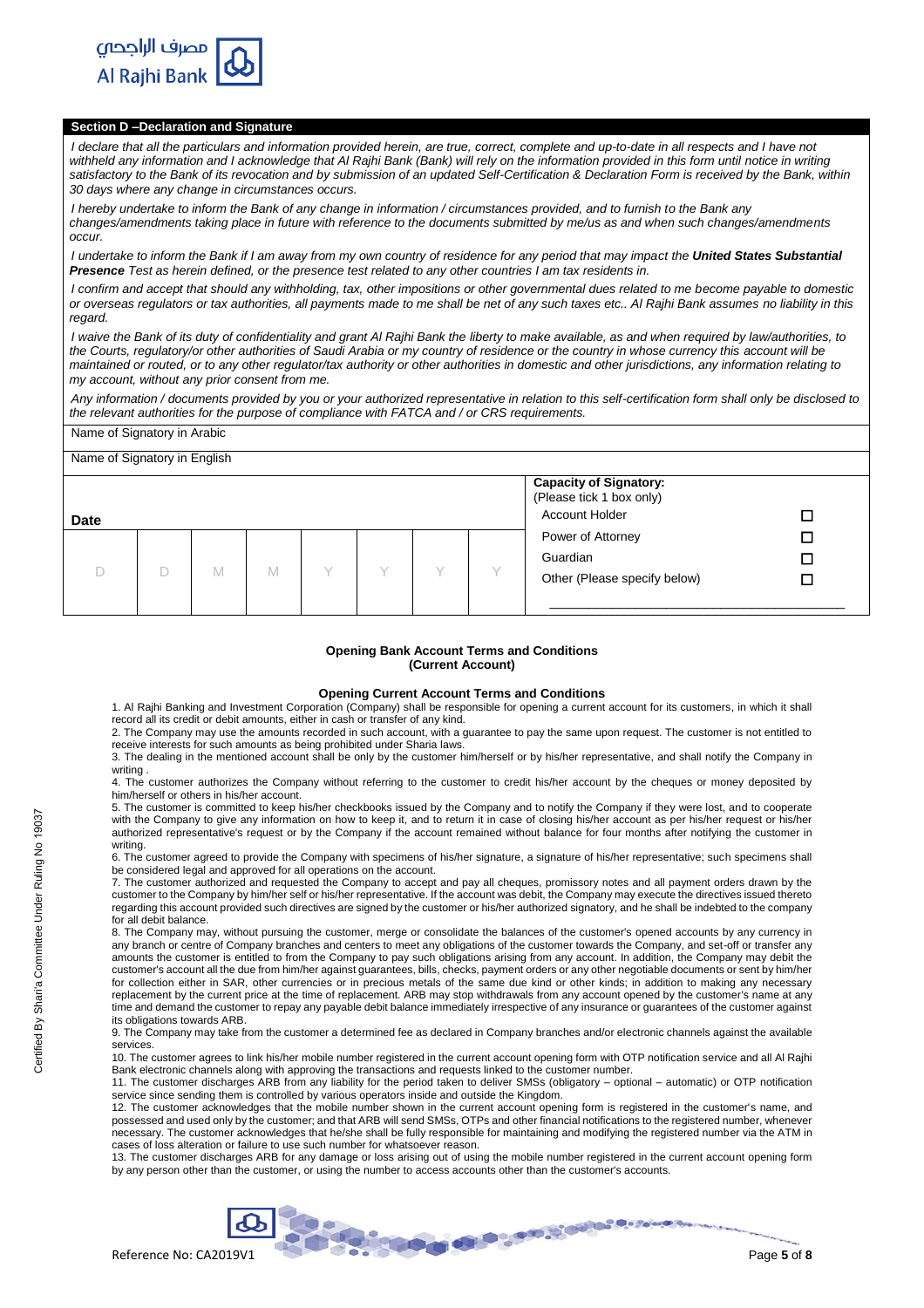

14. The Company records, documentation and accounts regarding the customer relationship with the Company are considered valid and binding on the customer, and the customer may not oppose them, except for any restrictions or transactions prove to be done in such account illegally and neither the customer nor his/her authorized representative was involved in that directly or indirectly, and hereby undertakes to inform the Company of any matter in this respect.

15. The Company may at any time change or modify the terms of the account - after approval of the Sharia Board on the required amendment and such change or amendment shall be effective, unless otherwise opposed by the customer within one week of being so notified by the Company. 16. Any claim or dispute arising out from the application or interpretation of these terms and conditions shall be subject to the Sharia provisions and the competent judicial authority in Saudi Arabia shall determine it.

17. Special clause in case of opening the current account in a foreign currency:

Without prejudice to the provisions of the above clauses, if the account is opened in a foreign currency approved at the Company, The deposit and Without prejudice to the provisions of the above clauses, if the account is withdrawal shall be in the same currency without regard to the exchange rate with the local currency that applicable in the company. In the absence of such currency for withdrawal, the withdrawal shall be made in Saudi riyals at the exchange rate of the day. The customer acknowledges and agrees to bear all the fees and charges arising from such transactions.

18. ARB may, without notifying the customer, stop the debt movement on the account at the expiry of the customer's id or failure of the customer to update his/her data in general and his/her financial and personal information, addresses, sources of funds, signatures. ARB may request data update at any time.

19. Further, ARB may, without notifying the customer, stop the debt movement on the customer account after 24 calendar months from the date of the last transaction performed by the customer or his/her authorized representative in relation to the account.

20. ARB may close the account permanently if it has been five years with no transaction performed during such period.

21. I do hereby, upon opening the account, undertake to use the account only for the purposes they are intended for, as per the details indicated in the opening account agreement; not to perform any commercial transaction on my personal account, even if it is related to the company I work for; and if I failed to comply with this condition, my account shall be suspended and my relationship with the Company shall be ended, and I may subject to interrogation by the concerned parties to ensure the validity of transactions conducted on my account.

### **Acknowledgments:**

1. The customer acknowledges his/her responsibility for the deposited cash in his/her account before the authorities and will report to the authorities any questionable deposit or deposit not entitled to him/her, as soon as he/she knows about it, whether or not the deposited cash was by his/her knowledge, and whether or not he/she disposes of such cash, and acknowledges that this cash is collected from legitimate activities, and recognizes its integrity of any counterfeiting and forgery, and also acknowledges that he/she is not entitled to recover any forged money delivered to the Company or to have a compensation against it.

2. The customer shall update the account data every three years at maximum or at the Company request. Further, the customer shall inform ARB in writing of any change to the address, or the last address shall be certified for correspondence. Moreover, the customer shall also renew the representatives or authorized persons' identities, if any, and submit them to the Company before their expiry date, knowing that the Company shall freeze his/her account if he/she violates this condition.

3. The customer undertakes and represents that he/she is not legally restricted from dealing by the account and that all of his/her details are correct and documented and he/she understood the provisions, and terms and conditions of opening a current account.

4. We hereby agree to provide Al Rajhi Banking and Investment Corporation with any information or data it require to establish, review and manage accounts; and we authorize it to obtain necessary or required information about the customer or the customer mentioned account or any other customer account at it from SIMAH and to disclose the information about customer, customer account or any other account that the customer may have with SIMAH or with any other entity approved by SAMA.

5. The customer acknowledged it has reviewed and complied with the terms and conditions indicated herein.

#### **Al Rajhi Mada Card Terms and Conditions for Current Account**

1. Al Rajhi Bank customer, by signing this form, accepts to abide by the terms and conditions of using Al Rajhi Mada Card for current account in the lawfully and legally allowed/ permitted transactions, whether inside or outside the Kingdom of Saudi Arabia and demonstrate the same.

2. Everything results out of the card usage, whether in cases of cash withdrawal, purchasing or any other transaction, whether this was made through the card directly or through the electronic services whereby the card is activated, shall be deducted from the customer's account. Customer shall, in all cases, be fully responsible for all uses and liabilities arising form using the card.

3. Without prejudice to the provisions of Clause (2), the customer authorizes ARB to debit the differences paid by ARB out of the variation of exchange rate and transfer fees inside KSA or abroad, and to the international companies owning the dealing networks in accordance with the annual settlement reports of the Mada Network for Payments issued by SAMA, in addition to any fees required by the international companies concerning the issuance and usage of the card. In case the card holder uses it in purchases or services whose currency differs from the currency of its current account (in Saudi Riyal) deduction will be made from the card account in SAR- immediately with the exchange rate determined by ARB or the international companies owing the dealing networks, in addition to (2.75%) from the amount in return for OIF for Classic customers, while the customer shall bear the differences resulting from the variation of exchange rate between currencies.

4. Without prejudice to the provisions of (Second) and (Third) Clauses, the customer authorizes ARB to deduct the fees shown in the table below, whenever the conditions apply or whenever the customer uses the service:

| <b>Fees Type</b>                                                                                                                         | <b>Classic</b>   | <b>Platinum</b>  | Infinite         | <b>Signature</b>                    |
|------------------------------------------------------------------------------------------------------------------------------------------|------------------|------------------|------------------|-------------------------------------|
| New card issuance upon opening the account                                                                                               | Free of charge   | Free of charge   | Free of charge   | N/A                                 |
| Signature card issuance                                                                                                                  | ********         | ********         | ********         | According to accrual<br>condition * |
| Card renewal                                                                                                                             | Free of charge   | Free of charge   | Free of charge   | According to accrual<br>condition * |
| Lost or damaged card reissuance                                                                                                          | <b>SAR 30</b>    | <b>SAR 30</b>    | <b>SAR 30</b>    | <b>SAR 30</b>                       |
| Additional card issuance                                                                                                                 | <b>SAR 30</b>    | <b>SAR 30</b>    | <b>SAR 30</b>    | <b>SAR 30</b>                       |
| withdrawal<br>(Saudi<br><b>Network</b><br>for<br>Cash<br>Payments)                                                                       | Free of charge   | Free of charge   | Free of charge   | Free of charge                      |
| Balance Inquiry (Saudi Network for Payments)                                                                                             | Free of charge   | Free of charge   | Free of charge   | Free of charge                      |
| Cash withdrawal (GCC States)                                                                                                             | <b>SAR 10</b>    | <b>SAR 10</b>    | <b>SAR 10</b>    | <b>SAR 10</b>                       |
| Balance Inquiry (GCC states)                                                                                                             | SAR <sub>3</sub> | SAR <sub>3</sub> | SAR <sub>3</sub> | SAR <sub>3</sub>                    |
| Purchases through points of sale (GCC states)                                                                                            | Free of charge   | Free of charge   | Free of charge   | Free of charge                      |
| Cash Withdrawal (International- Non-GCC<br>states)                                                                                       | <b>SAR 25</b>    | <b>SAR 25</b>    | <b>SAR 25</b>    | <b>SAR 25</b>                       |
| (International-<br>Non-GCC<br>Balance<br>Inquiry<br>states)                                                                              | <b>SAR 3.5</b>   | <b>SAR 3.5</b>   | <b>SAR 3.5</b>   | <b>SAR 3.5</b>                      |
| Purchases through points of sale (non-GCC<br>countries)                                                                                  | OIF only         | OIF              | OIF              | OIF only                            |
| transactions<br>Saudi<br>OIF: All<br>outside<br>the<br>Network for Payments excluding the cash<br>withdrawal transactions from GCC ATMs. | 2.75%            | 2.50%            | 2.50%            | 2.50%                               |

\* Accrual condition: annual exchange rate through points of sale outside KSA estimated by SAR 40.000 and above, whereas it continues free of charge throughout the validity of card upon issuance to the customer.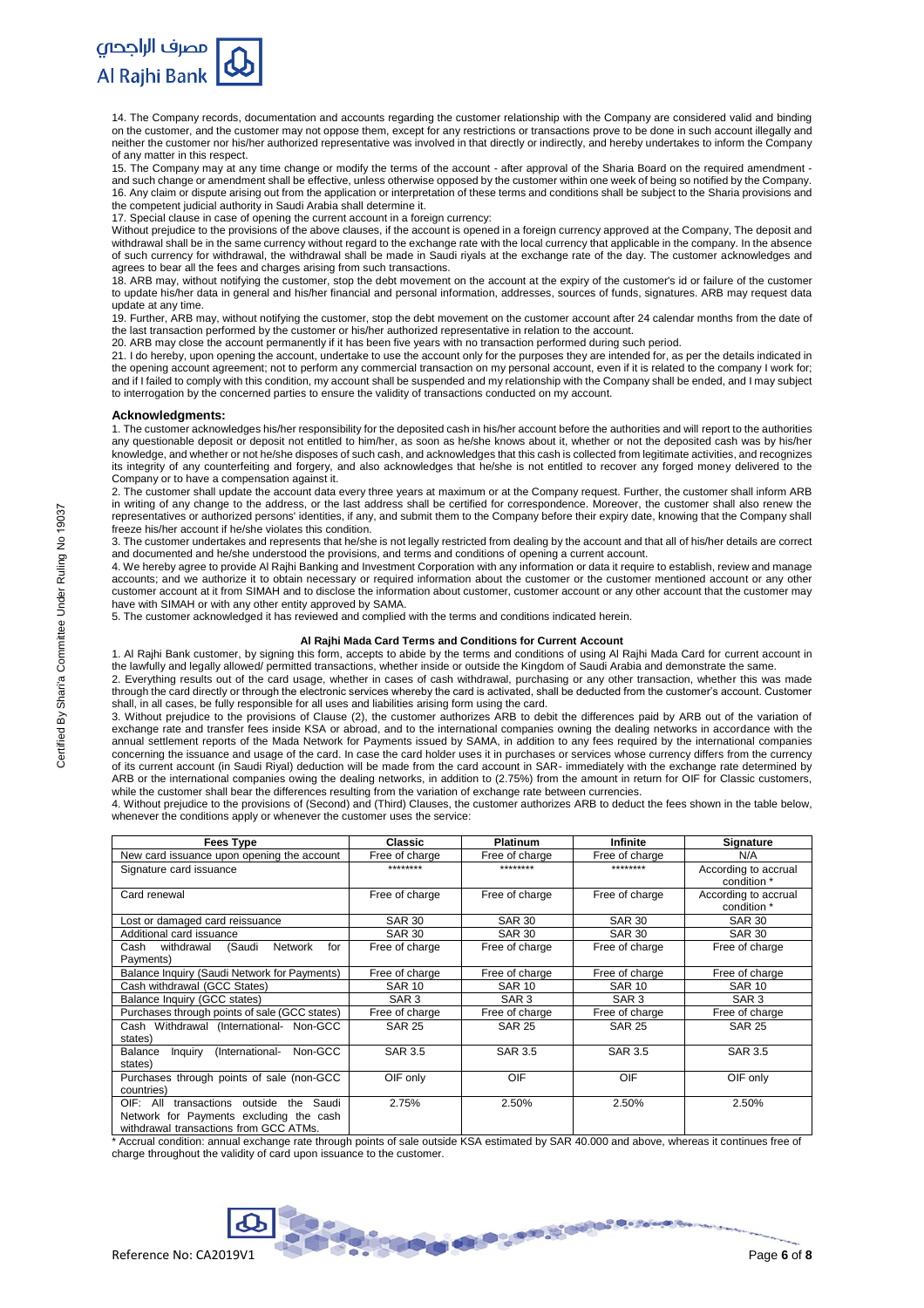

An example demonstrating how OIF is calculated:

| <b>Card Type</b> | Transaction<br>amount | <b>Exchange rate</b> | <b>Amount in SAR</b> | OIF                           | Amount due |
|------------------|-----------------------|----------------------|----------------------|-------------------------------|------------|
| Classic          | <b>USD 100</b>        | USD 1/3.75           | 375                  | $2.75\%$ * 375 = SAR<br>10.31 | SAR 385.31 |
| Platinum         | <b>USD 100</b>        | USD 1/3.75           | 375                  | $2.50\%$ * 375 = SAR<br>9.37  | SAR 384.37 |

5. Al Rajhi Mada Card for the current account may be used for cash withdrawals and purchases inside and outside KSA, thus in accordance with the limits shown in the below table by the customer segment:

|                  | Signature         | Infinite                | <b>Platinum</b>         | Classic                 |
|------------------|-------------------|-------------------------|-------------------------|-------------------------|
| Purchases        | SAR 200,000       | SAR 200,000             | SAR 100,000             | SAR 50,000              |
| Cash withdrawals | Equivalent to SAR | Equivalent to SAR 5.000 | Equivalent to SAR 5,000 | Equivalent to SAR 5,000 |
|                  | 5.000             |                         |                         |                         |

Al Rajhi Mada Card shall be issued with SAR 20.000 limit for online purchases or points of sale on a daily basis. The customer may change the card purchases limit via ATMs or affiliate electronic services within alimit that doesn't exceed the maximum purchases for segments contained in the above table.

6. Atheer service enables Mada cardholders to use it for electronic payment transactions within the payment limit specified by ARB without using password through near-field communication technology whereas the card is tapped over the device specified for such purpose. The customer acknowledges that it is familiar with the risks of performing transactions by this service, and shall be fully responsible for the transactions performed by such service. ARB may modify payment limit in compliance with the relevant laws and regulations without any need to obtain the customer's approval.

7. Online purchases service shall be availed upon the customer's activation to Mada card with the limits specified in the above table. The customer may deactivate online purchases by using Mada card through ATMs or electronic services of Al Rajhi Bank website. The customer acknowledge that he/she is fully responsible for all transactions conducted online, and that he/she accepts all actions taken by ARB on its account to conduct purchases online.

8. The customer shall be obliged to notify ARB immediately upon encountering any of the below cases:

1- Retaining of the card in an ATM whether or not belonging to ARB.

2-Non-collection of the cash amount withdrawn from the ATM.

3-Detection of fault in the registration of entries in the account as a result of using ATMs.

4-Card loss: In case of card retention, loss resulting from robbery or any other reason, the customer shall promptly notify ARB by calling ARB's no. 8001244455 within KSA free of charge, No. 920003344 for all mobile customers within KSA, and No. 000966920003344 for all customers from abroad. The customer shall, in such case, remain liable for bearing any amounts or damages arising out of card loss, or usage by a third party, thus from the time of loss until ARB suspends the card without delay by the competent officer, thus by not suspending the card or delay for the existence of any disruption in the system, unless delay was attributed to the customer. The customer acknowledges that the card retention and loss shall not result in the issuance of a replacement card unless requested in writing.

9. in case of divergence between the customer claim and ARB records concerning the amounts loaded on the card, bank records shall prevail and be binding upon the customer.

10. The customer shall be obliged neither to disclose its usage of the card nor disclose its PIN to a third party, including ARB employees. The customer shall be solely responsible for any damage or results arising out of its non-commitment while ARB bear no liability or damage borne by the customer for that.

11. The card validation is determined from the date of issuance to the customer. The customer shall be permitted to renew the card through the electronic channels 60 days prior to the expiry of the card.

12. The card shall remain ARB's property, and the customer is committed to delivering it and assumes full responsibility for not returning the same. 13. The customer may not enable third parties to use Mada Card for current account or disclose its PIN, and acknowledges that Al Rajhi Bank is not responsible for any loss or damage arising from non-compliance with this or other terms of service.

14. Upon receipt of renewed Mada Card for current account, the customer shall set the PIN code in a secure manner either through secure access to the electronic channels (answer machine or Mubasher service for individuals), or through ATM using the OTP. The parties (ARB and the customer) agreed that setting the Pin code shall be deemed a sufficient evidence for receiving and activating the renewed card by the account holder.

15. ARB shall have the right to constantly upgrade the services it provides under this agreement, add security services, or any new service and introduce any conditions that must be satisfied by the customer prior to making use of the upgrade of the added services.

16. ARB shall have the right, with no need to the customer consent or notification, to suspend the card or any of its services, whether for a definite or indefinite period, if, according to ARB's sole discretion, it deemed necessary to protect the rights of customers or ARB.

17. The customer acknowledges that the conditions of card usage, or approval service conditions, or other services or conditions issued from time to time by ARB or Visa Company are deemed part and parcel of this agreement and shall be read and construed as if it's some of its clauses provided that the customer shall be promptly notified.

18. The customer shall have the custodian hand over any cash owned by ARB or its other customers that is deposited by fault or by any other invalid way in its current account. ARB shall have the absolute right in reversing the balance entries in such cases, even if this caused the disclosure of the account, all thus without prejudice to the statutory rights of ARB, in case the Customer violation such as withdrawal or disclaiming of any funds not owned by it whether withdrawal was made through ATMs or any other way. 19.

1-An independent card may be issued for every partner in the mutual account, based on a written request submitted by all partners in the account, they all shall be severally and collectively be held liable towards ARB against all financial liabilities that arise out of using any of these cards.

2-ATM card may be issued for the companies or institutions account, based on written request submitted from the authorized signatory/signatories. The company/institution shall be held liable towards ARB against all financial liabilities that arise out of using the card on all accounts of the company or the institution with ARB.

20. These conditions shall be governed by the bylaws and regulations issued by the competent bodies in KSA, in a way not contravening the provisions of Islamic Sharia.

21. ARB shall have the right to cancel the card in case the customer breaches any of these conditions and terms, or in case of misuse, or for any of the adequate reasons. The customer hence shall undertake to return the card to ARB, while such cancellation shall have no impact upon its obligation to pay any amounts arise out of the card prior to cancellation.

22. The customer shall have the right to amend these terms and conditions in a way not contravening the provisions of Islamic Sharia, and without prejudice to customer's rights, the holder of card acquired from these terms and conditions throughout the validity of this card, subject to what is provided for in the applicable regulations regarding notification and announcement of the conditions amendment.

23. The customer acknowledges that all personal information and data are complete and genuine, and that it will notify ARB in writing of any change therein, while bearing any damages and consequences arising out of its negligence in doing so. The customer shall also acknowledges that it has reviewed the terms and conditions of using this card, while its signature contained in the request/suspension form represent irrevocable outstanding obligation under these terms and conditions.

#### **24. Taxes:**

1. The fees specified shall be free of applicable VAT and any other indirect payable tax. In case of application of tax law to any fees, commissions, trade discounts, or supply of goods or services related to this Agreement or Product, the tax deduction, regardless of amount deducted, shall not be applied to the amount specified in the above tables, but an addition paid by the obligor to the collection authority, and approved by the competent authority of the State. The customer has agreed to this and authorized ARB to give irrevocable authorization to deduct the tax each time from his account with ARB.